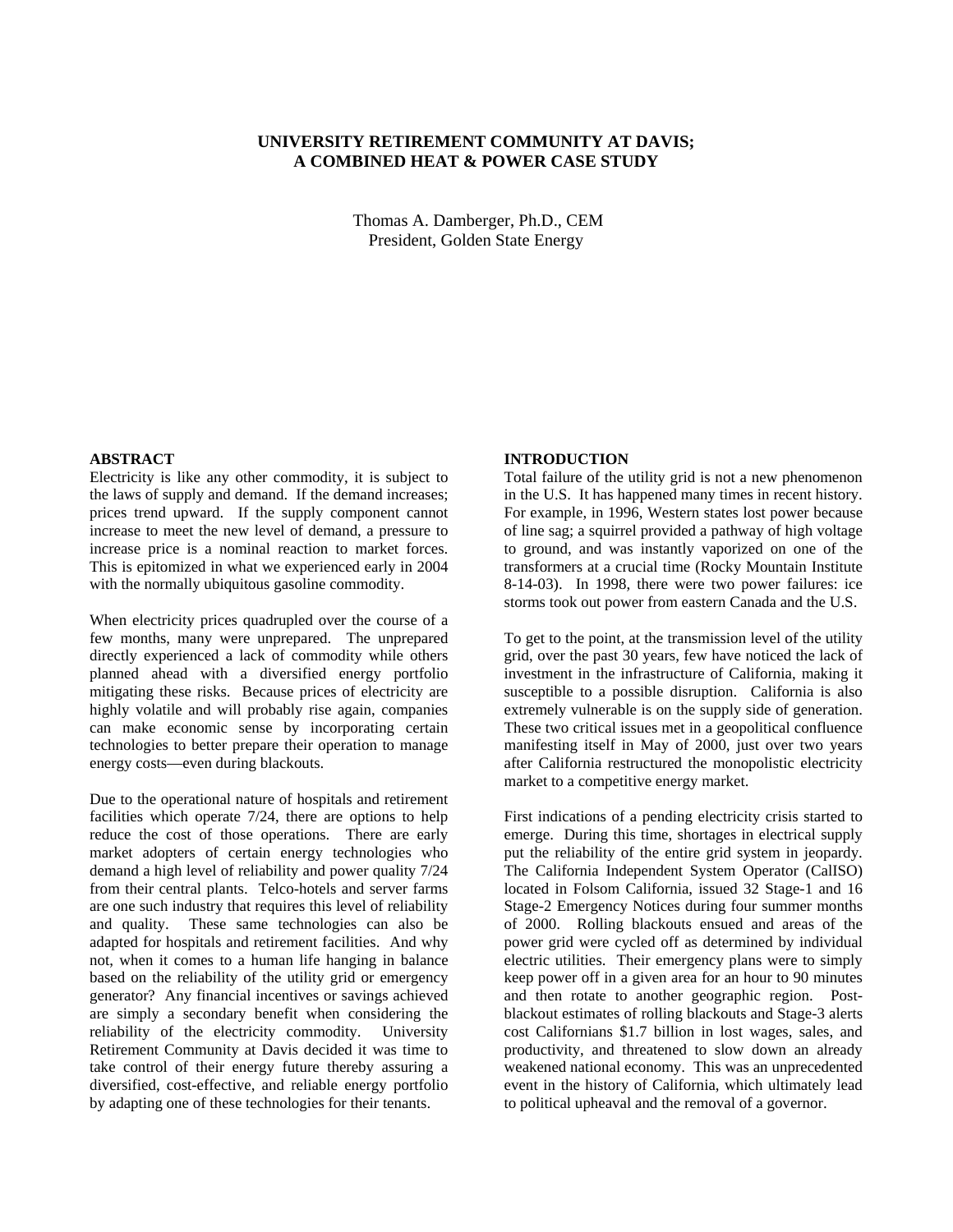

To meet this demand, capital investments in upgrades and new transmission lines must increase from their current level of \$3 billion annually to roughly \$5.5 billion annually over the next 10 years (Fama, 2004, p. 18).

Illustrating the dire need for energy in California, Senator Tom McClintock stated "California must add 30,000 megawatts of new electric power generating capacity over the next ten years."

Further exacerbating the problem, the price of electricity rose to \$0.21 cents per kilowatt hour in California in 2001 (Figure 1), the state's Public Utilities Commission voted unanimously to reduce that to less than \$0.07 cents per kilowatt hour. The state legislature then stepped in to control prices charged consumers throughout California—at rates lower than the utility companies were paying for electricity. It did not take long for the utilities to generate a debt that drove them near and/or into bankruptcy. This convergence of events set the stage for a continuing disaster that would impact utility rates for years to come. The volatility of electricity is one of the greatest variables in the cost of operation. If an organization can tightly control this commodity, it will have a direct impact on the bottom line.

Electricity has proven to be one of the most volatile of the commodities (Figure 2). The energy crisis triggered a \$17.4 billion energy bond that will be repaid over the next 20 years by the ratepayers of the investor owned utilities.

#### **A New Perspective on Energy**

There are many studies outlining the vulnerability of the aging utility grid in the U.S. Only recently has Southern California Edison committed to \$10 billion investment over the next five years in improving their electric system. This is a good start for their service territory, which up until now, was somewhat a neglected asset. Additionally, since our country was attacked by terrorists on 9/11, the grid has also become a major target. This is the first time in history that this subject has been brought to the surface as an acknowledged Achilles heel of the national energy infrastructure.

In a USA Today article by Tim Friend on 6-24-02 titled Power grid vulnerable to attack, report warns "*Extrahigh-voltage transformers are cited as particularly vulnerable. The transformers are stocked in limited supply, and replacement can take months or years*."

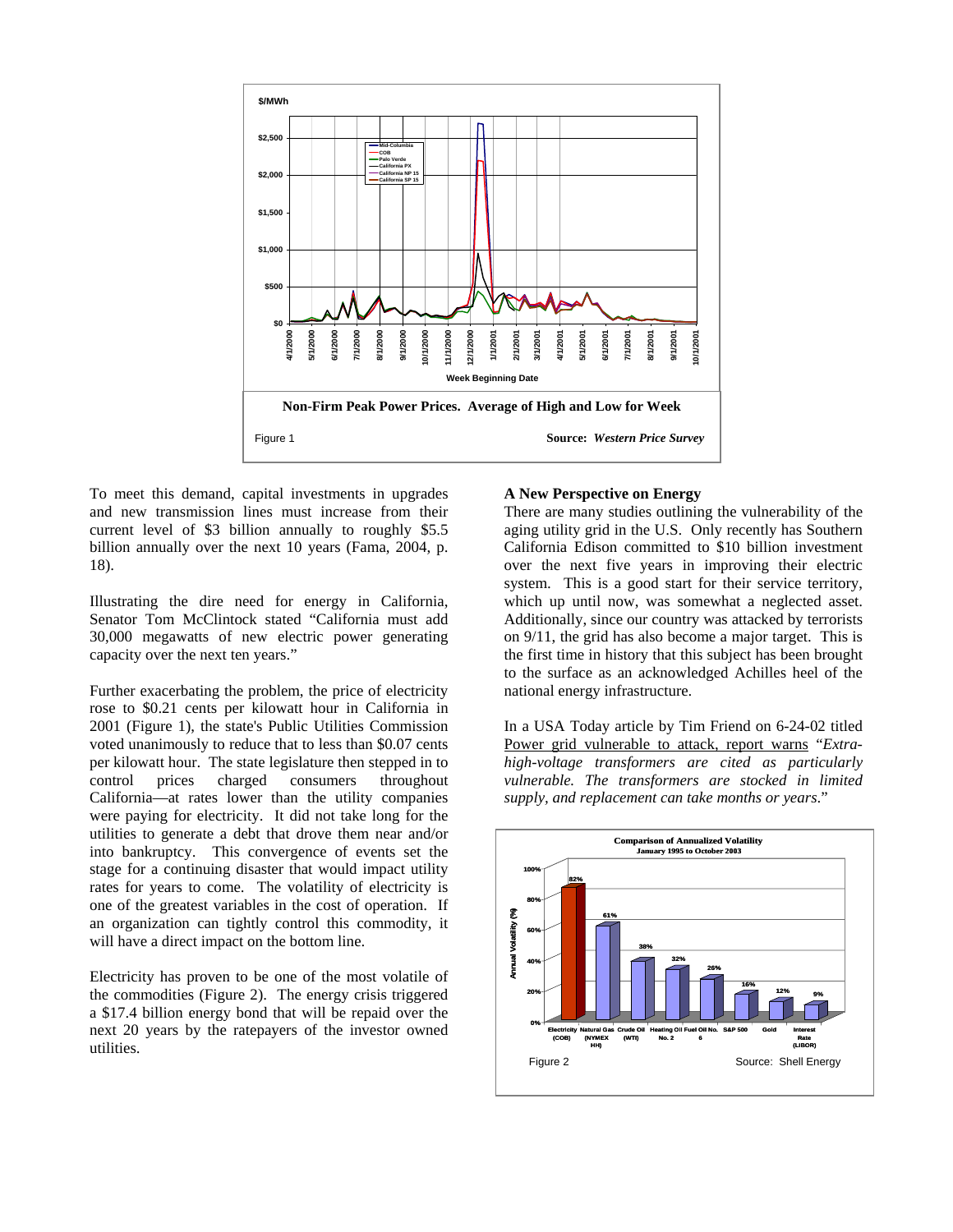In an article written by Whit Allen, VP Sure Power Corporation titled Power-Grid Independence Means Better Homeland Security 1-14-03, "*DG offers a host of several national security benefits that would otherwise be jeopardized by a reliance on grid-based power*."

Allen summarizes with, "*The conventional electricity grid, in contrast, utilizes hundreds of thousands of miles of power lines and numerous substations - all open to attack at any point. In addition, multiple, small systems are less attractive target for saboteurs seeking to quickly and dramatically disable the nation's day-to-day operations*."

In a panel discussion at a conference on Grid Security, Paul Harmon from RW Beck stated "*As with essentially all infrastructure, electric power systems have vulnerabilities to external forces. Maintaining a completely "secure" transmission system is, therefore, impossible. The nature of the delivery network alone, long stretches of unguarded often remote overhead power lines and switchyards in isolated areas frame just some of the difficulty system owners/operators face in protecting their systems*."

UC Berkeley Professor Alex Farrell, Energy Resources Group, notes "Grid reliability has always been a concern, adding that historically the greatest stress on our transmission system has been weather. "Now we need to worry about the threat of malicious attacks," he says. DG is more secure because the natural gas distribution network on which most DG systems currently rely is primarily underground, while our high-voltage electric transmission system, which is largely above ground, is more vulnerable." (Farrell, 2004, p. 3)

As blackouts rolled across California in 1996, 2000, 2001, coupled with the massive outages that darkened the north-eastern U.S. in 2003, it became abundantly clear that, as much as we rely on the utility grid we must take a proactive approach to secure a reliable energy source. Most of the literature concludes that a distributed system is one of the most secure methodologies devised. One can equate the Internet and its use of the distributed system as one of reliability. According to the U.S. EPA Combined Heat & Power Partnership, use of generation (CHP) assets located near the point-of-use is the most efficient use of energy resources.

Energy security coupled with a keen interest in distributed generation (DG) has increased substantially over the past 10 years because of its potential to provide increased reliability from interrupted service. Combined heat and power delivers lower-cost power and reliability to the DG customer. At no cost to the utility, it also adds

additional levels of security to the electric grid for other customers.

## **University Retirement Community at Davis**

With the recent memory of the blackouts and price spikes, the management of the University Retirement Community at Davis (URCAD) decided to investigate the best way to take control of their energy future. The goals and objectives of this investigation were to offset the high-cost of electricity while enjoying the benefits of heating the swimming pool, spa, domestic hot water, and partially heat the underground parking structure from a single fuel—clean natural gas. Seemingly a daunting challenge, teams were formed to perform further research on the subject. Team members consisted of tenants, staff, management, and outside consultants. The team established overall objectives to:

- reduced energy costs/cost of operation
- reduced energy consumption
- reduced life-cycle costs
- improved power reliability
- improved energy security
- improved energy efficiency
- improved environmental quality



One element of their research jumped out as an easy task-turned-project. Changing incandescent lamps to compact fluorescent lamps (CFL) was easily justified and improved the lighting quality throughout the complex. The project saved over 139,000 kilowatt hours a month, qualifying for a rebate incentive of \$2,084 from PG&E. The team demonstrated their ability to work together in a cohesive effort. This first successful project verified their unique profundity and efficacy of DSM efforts.

With the guidance of the commissioned engineering consultant, the team realized that somehow CHP was in their energy future. They also recognized that CHP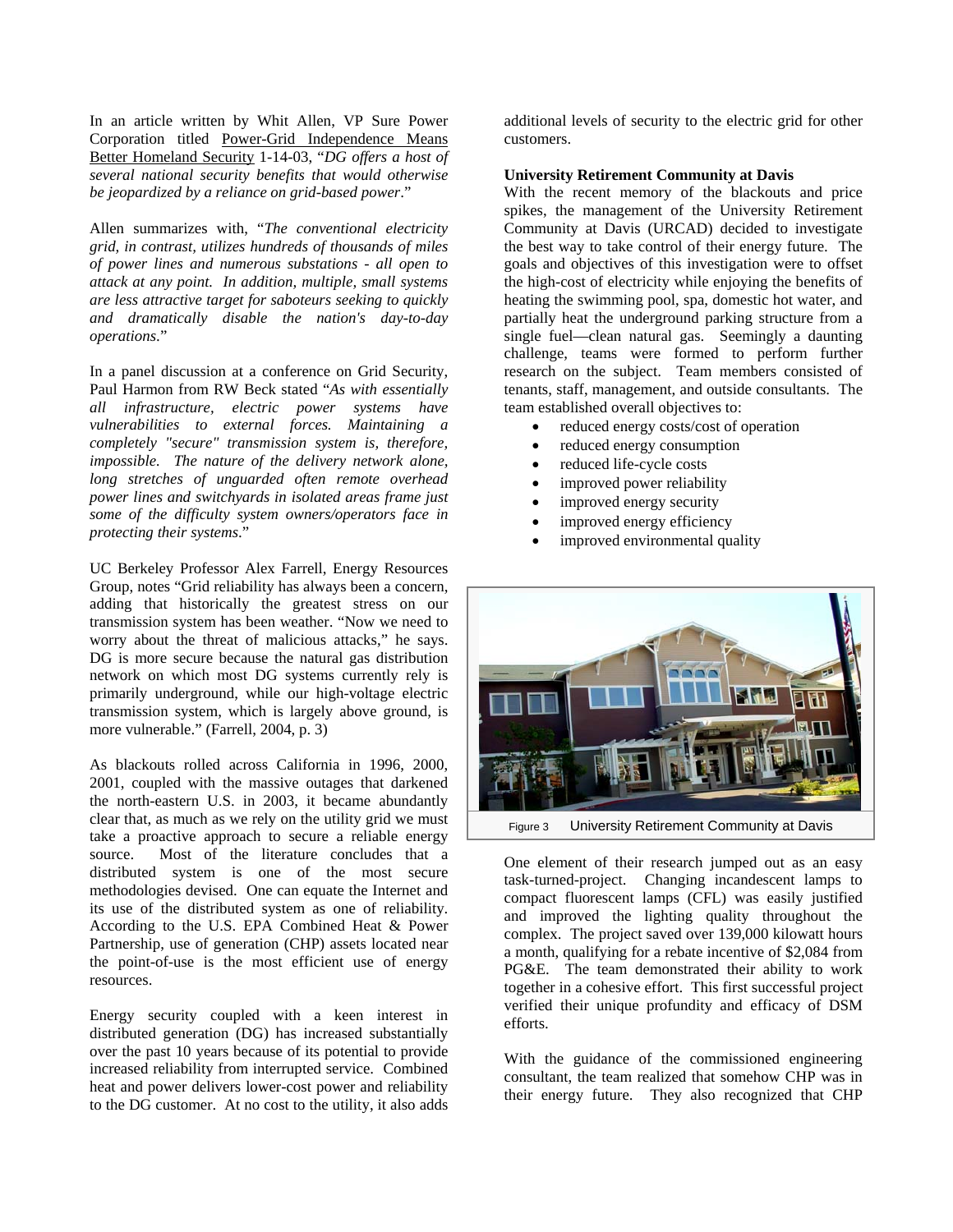systems are usually placed close enough to the thermal application improving overall fuel efficiency from about 33 percent up to over 80 percent. The team at URCAD focused on heat recovery (normally wasted energy) to heat the 1,250 square foot swimming pool, provide space heating, and generate hot water for the tenants, laundry, and restaurant. This improved efficiency not only yields significant savings in aggregate; the air quality is improved by reducing overall source emissions. Utilization of heat recovery from a CHP system is one of the most efficient uses of our natural resources. The spin-off benefit is generation of electricity, reducing the connected electrical load to Pacific Gas & Electric (PG&E). PG&E embraced the project and worked in partnership with the team, which reduces some of the strain off the local grid.

#### **OVERVIEW**

Built in 2000 on five acres, URCAD is a 332,000 square foot upscale retirement community located at 1515 Shasta Drive in the college community of Davis, California. This is an award winning, non-profit 277 unit full service community with such amenities as a heated swimming pool, spa, laundry facilities, delicatessen, dining room (serving 600 meals/day), and an onsite 51 bed Healthcare Center. The swimming pool remains at a comfortable  $82^{\circ}$  F for year round swimming while tenants can relax in the spa maintained at  $100^\circ$ Fahrenheit.

URCAD received an Award of Merit from the prestigious Golden Nugget Program, honoring the creative achievement, innovation, and effectiveness in architectural design. It has also been awarded two gold medals in the Best of Seniors Housing Awards, and it is the Grand Prize Winner of the Gold Key Awards 2000, which recognizes outstanding achievement in design.

As an award winning campus, these residential living apartments and cottages set a new standard for distinctive retirement living. All accommodations feature complete kitchens, individually controlled heat and air conditioning, emergency alert systems, and fire safety systems. The dining center serves about 600 meals each day with a restaurant-style ambience. Their laundry facility operates eight hours each day for the Healthcare Center and as a service for the tenants.

The URCAD central plant includes a domestic hot water system with two 1 million Btu Teledyne Lars boilers in parallel with a 1,200 gallon storage tank. There are two – 2 million Btu Teledyne Lars boilers for their water source heat pumps wherein water is circulated at  $80^\circ$ 



Fahrenheit. A diesel fueled Onan emergency generator produces 500 kilowatt (kW) which serves the Healthcare Center and emergency lighting throughout the facility. The rest of the facility remains separate from this power source as required by state law regulating hospitals and healthcare operations.

Pacific Gas & Electric provides both gas and electric for the facility. A peak demand for the facility of 816 kW was registered during the July 2000 building commissioning process. Off-peak demand is 480 kW. Overall electrical consumption of the facility averages about 11,000 kilowatt-hours each day.

## **Energy Use by Cost Center**

Energy use at URCAD is divided into several areas including: Food Preparation/Cooking, Healthcare Center, Laundry, General Lighting, Security/Egress Lighting, Space Heating/Cooling, DHW, and Swimming Pool/Spa heating. Energy security, coupled with the peculiarities of URCAD's energy needs, the local energy market, and technological alternatives, the decision to adopt a combined heat and power (CHP) system was somewhat an easy decision since it is a base-loaded 7/24 operation.

However, a complete engineering study was necessary to validate the team's findings. A key factor influencing the decision process was fundamentally founded on a base-loaded thermal profile, both minimum and maximum usage on a seasonal basis for a year. For this application to be cost effective it needed to be base loaded both electrically and thermally. The heat load became the focus for the thermal energy produced from the CHP plant. CHP is extremely efficient but requires ongoing maintenance. Maintenance costs can eat into savings, especially in any of the components have an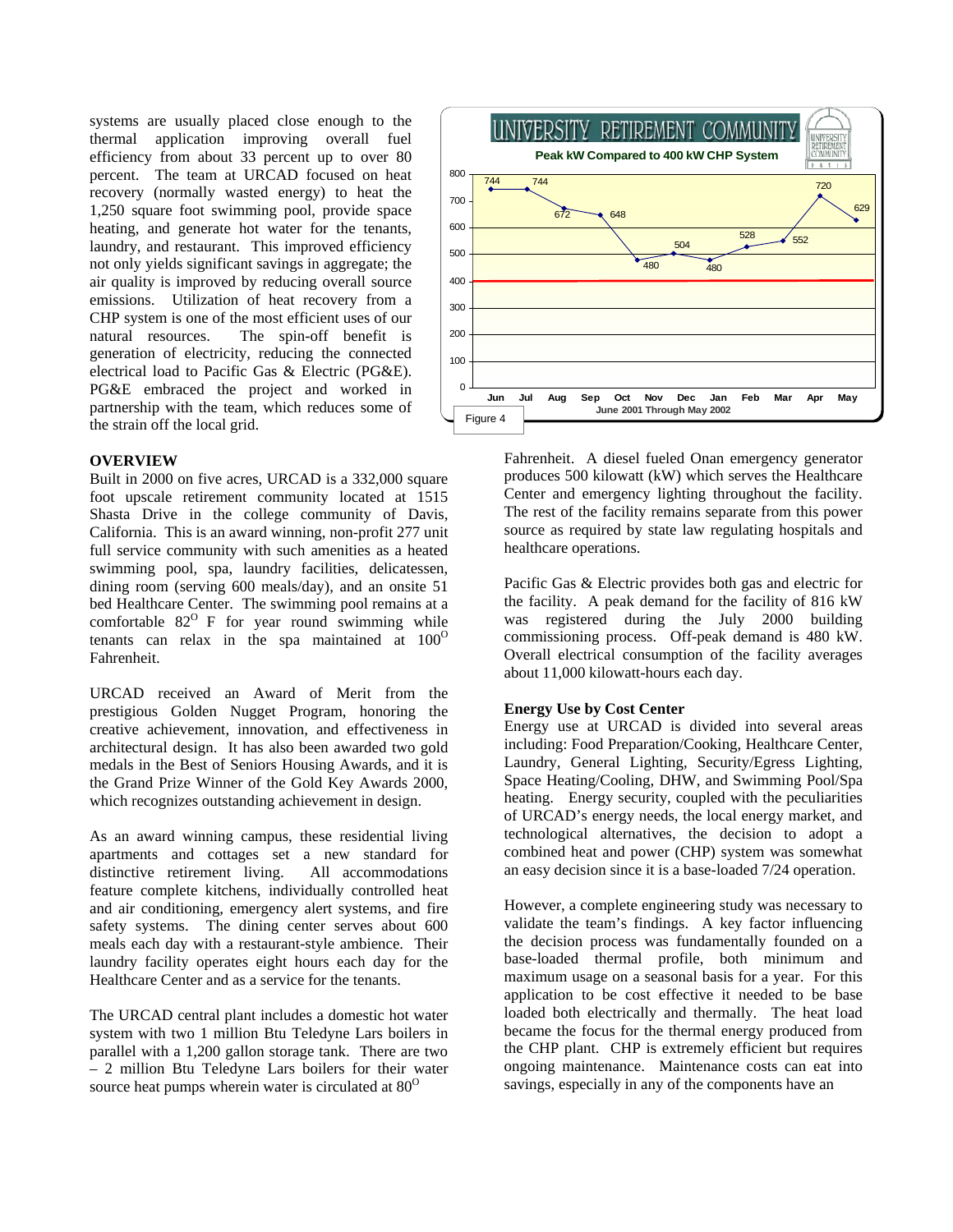| <b>California Self-Generation Incentive Program</b> |                      |                                          |                               |                               |                                                                                                                                                                              |  |  |  |
|-----------------------------------------------------|----------------------|------------------------------------------|-------------------------------|-------------------------------|------------------------------------------------------------------------------------------------------------------------------------------------------------------------------|--|--|--|
| Incentive<br>category                               | Incentive<br>offered | Maximum<br>percentage of<br>project cost | <b>Minimum</b><br>system size | <b>Maximum</b><br>system size | Eligible Technologies                                                                                                                                                        |  |  |  |
| Level 1                                             | \$4.50/W             | 50%                                      | 30 kW                         | 1 MW                          | Photovoltaics<br>$\blacksquare$<br>Fuel cells operating on renewable<br>п<br>fuel<br>Wind turbines<br>п                                                                      |  |  |  |
| Level 2                                             | \$2.50/W             | 40%                                      | None                          | 1 MW                          | cells<br>operating<br>Fuel<br>on<br>٠<br>nonrenewable fuel and utilizing<br>sufficient waste heat recovery                                                                   |  |  |  |
| Level 3                                             | \$1,00/W             | 30%                                      | None                          | 1 MW                          | Microturbines, internal combustion<br>$\blacksquare$<br>engines and small gas turbines<br>sufficient waste heat<br>utilizing<br>recovery and meeting reliability<br>criteria |  |  |  |
| Figure 5                                            |                      |                                          |                               |                               |                                                                                                                                                                              |  |  |  |

unscheduled maintenance event. Such an event sometimes triggers a financial penalty by the utility as part of the interconnection agreement.

# **Review & Selection of a Technology**

Integrating central plant systems with CHP for facilities incorporate multiple technologies for providing energy services to a single building or a campus of buildings such as found at URCAD. Electricity can be generated by implementation of generation assets using one or more of the many options including: internal combustion engines (ICE), combustion turbines, miniturbines/microturbines, and fuel cells. A CHP system produces waste heat for power generation which is recovered for possible uses for absorption chilling, and hot water for use by the community.

The team reviewed various generating technologies including photovoltaics and wind power. Mini-turbines generate too much heat to electricity ratio to meet a balanced energy production for the facility. It became apparent that the ICE was one of the only choices due to the balanced heat production and electrical generation needed by URCAD operations. It is a good energy balance for the simultaneous production of heat and electricity.

In addition, it was determined that two units would be preferred to a single unit, because of the possibility of an unscheduled maintenance event. The risk of having a simultaneous failure with two cogeneration units at the same time would be minimized. Utility charges and penalties have the potential of wiping out an entire year of savings if such an event were to occur. Therefore the decision was made to proceed with selecting a manufacturer who produced a reliable cogeneration module in the 200 – 350 kilowatt range. Ultimately, the preferred manufacturer selected was Hess Microgen,

located in Carson City, Nevada. This decision was based largely on the parent company's reputation, manufacturer specifications, and price (\$710,745), all of which closely align with the energy needs of the complex. The price point of this turnkey installation and three-year maintenance package was extremely attractive.

# **California Self-Generation Incentive Program**

Another factor that tipped the decision in favor of proceeding with a CHP system was Assembly Bill 970, signed by Governor Davis on September 6, 2000. It directed the California Public Utilities Commission to initiate certain load control and distributed generation with inducements of substantial financial incentives.

They were to develop an incentive program to encourage customers of investor-owned utilities to install distributed generation which operates on renewable fuel or contributes to system reliability.

The Self Generation Incentive Program as outlined in Figure 5 was adopted March 27, 2001. It provides incentives for customers of Pacific Gas and Electric (PG&E), Southern California Edison (SCE), San Diego Gas & Electric (SDG&E) and Southern California Gas Company (SoCalGas) to install photovoltaics, wind turbines, fuel cells, microturbines, small gas turbines, and internal combustion engines to provide some or all of their electricity for onsite use. Greater incentives are provided for generation using renewable fuel. There are no incentives for diesel-powered or back-up generation. The self generation units must be connected to the grid.

Under this California State mandated program, URCAD qualified for a \$213,333 rebate which they received at the successful completion of the testing and acceptance process by PG&E.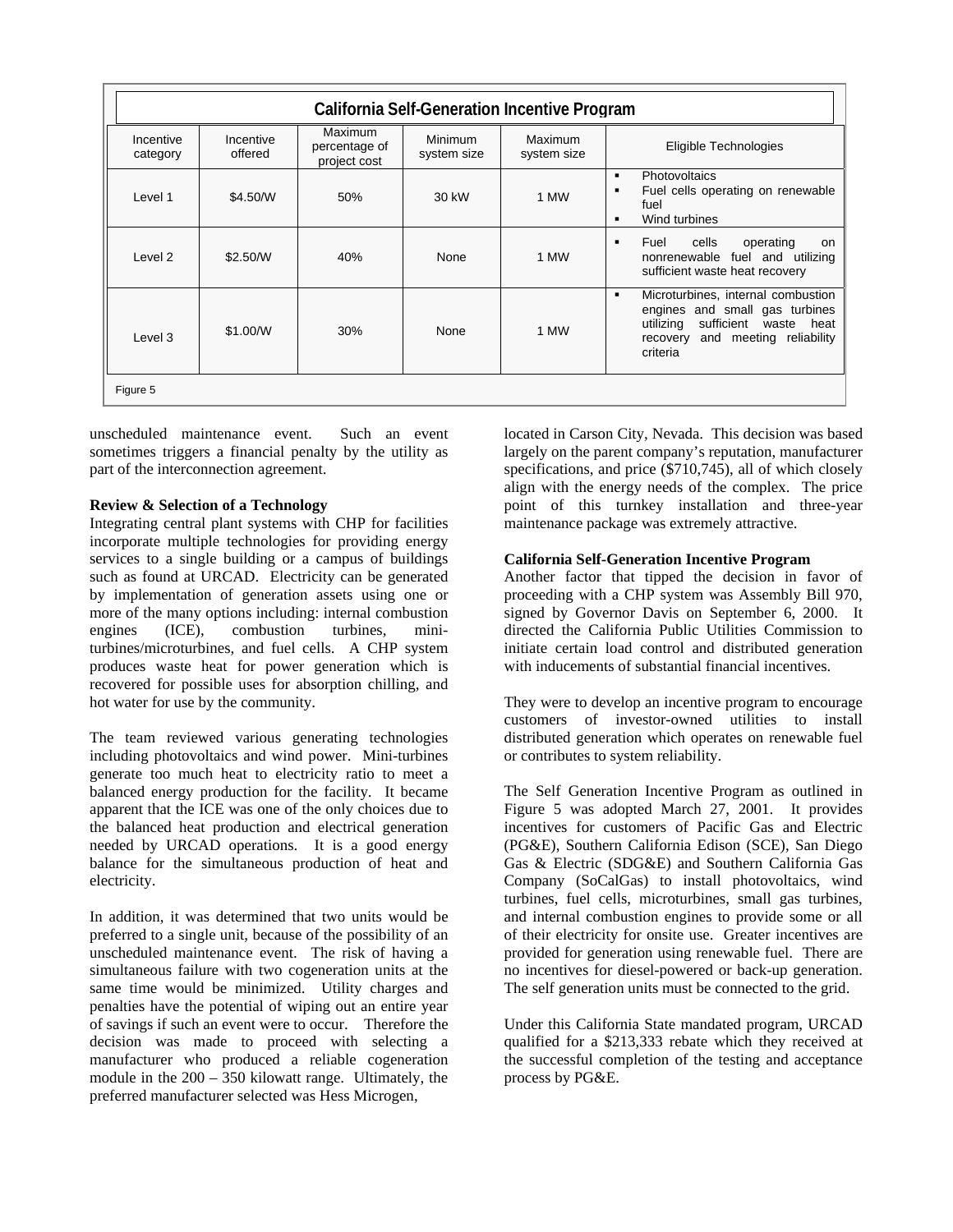# **Tax Implications**

Coupling of the rebate program in California with the Economic Stimulus Legislation enacted in March of 2002, URCAD was allowed a bonus depreciation tax deduction of thirty percent applied to their CHP project. To qualify, a firm contract needed to be in place after September 11, 2001, and before May 5, 2003. These lexicons of benefits are not of common knowledge. Interestingly, many developers still do not know about or fully understand the benefits available for these types of projects. Many have missed the important benefits that this 2002-enacted legislation provides to the industry. Even more importantly some still do not fully appreciate the importance of their ability to quantify and fully capture these economic benefits, and to use them for DG/CHP projects, even for not-for-profit applications as URCAD.

Another consideration is the \$350 Billion Jobs and Growth Tax Relief Reconciliation Act of 2003 increases to fifty percent the bonus depreciation deduction for projects that sign firm contracts after May 5, 2003 and before January 1, 2005, with potential extensions for many CHP projects until December 31, 2005.

According to Competitive Energy Insight, a consultant to the electric power and DG industry, the fifty percent bonus depreciation applies for the taxable year in which qualified depreciable property is placed in service. The remaining depreciable basis of the property must be reduced by the amount of the bonus depreciation applying standard IRS Modified Accelerated Cost Recovery Schedules (MACRS). The benefits apply to all U.S. based projects for Federal Tax Purposes and will

### **Challenges of Installation**

As with any hospital or similar facility, URCAD has space constraints for such an installation. The ideal location for this system was in the central plant facilities which are located in the basement—directly below the library. Concerns about emissions, noise, and vibration were of great debate prior to the installation, as was the selected technology.

Other challenges included technology reliability, permits for air, building, OSHPD (Office of Statewide Health Planning & Development), city, special use, PG&E's Rule 21 interconnection requirements, and finally, qualifying for the California Self Generation incentive program. OSHPD became involved when it was decided to provide preheated feed water to the Healthcare Center's boiler and DHW system. Any interconnection with the healthcare structure triggers a special permit by this agency of the State of California. All hospitals,

skilled nursing, and Healthcare Centers are regulated by the OSHPD state agency.

#### **Energy Balance**

The engineering consultant creatively made full use of both electrical and thermal production. Aside from the kilowatt hours purchased from the utility (Appendix C), all Btu's produced by the system are utilized at the facility, including, but not limited to, radiant heat within the cabinet. Engineering design captured what was otherwise wasted heat produced within the cabinet by bringing in cold air at the generator side of the cabinet, and collecting the heated air at the engine side of the cabinet. The heated air is vented into the normally cool underground parking structure helping bring the temperature closer to a comfortable level. Theoretically, a lower operating temperature environment within the cabinets should extend the life of the cogeneration equipment.



#### **Manufacturer Technical Specifications**

Specifications for the Hess Microgen 200 kW module closely match both thermal and electrical requirements for the facility. Aside from having the redundancy of two units, the electrical efficiency is rated at 35 percent while the thermal output of a single unit is rated at 1,021,042 Btu per hour with 19.7 Therms input. This closely aligns with the thermal requirements of the complex. Combined efficiency of the Hess Microgen product is listed at 84 percent. According to the manufacturer, the rich burn Daewoo internal combustion engine (ICE) heat rate is 10,274 Btu per kWh while the noise rating at three meters is  $< 69$  dba. The heat rate assumes a maximum exhaust back pressure of 35 inches. Marathon Electric is the manufacturer of the generator which is an induction unit.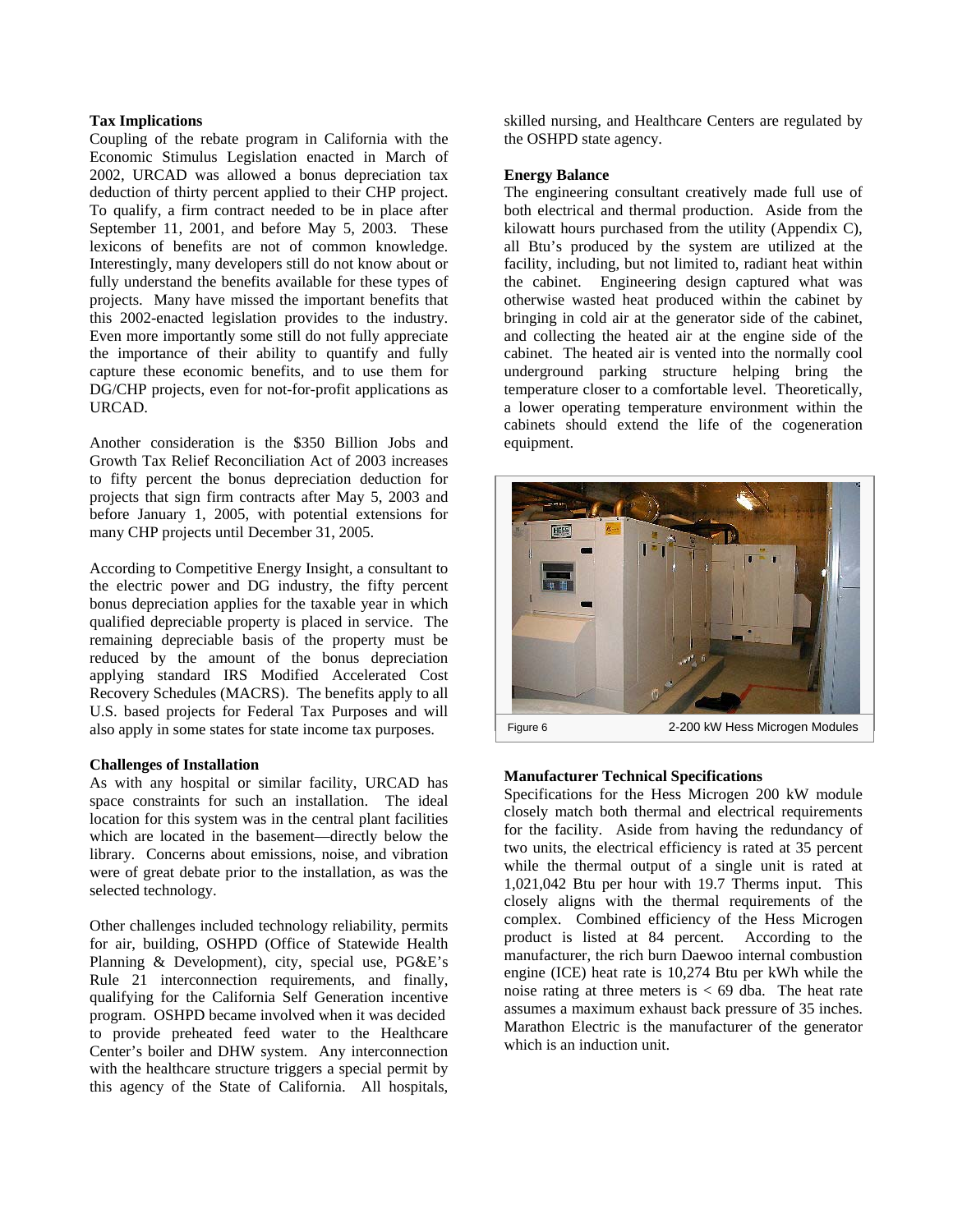

### **Emissions Compliance Test**

As part of the requirements for an Authority to Construct, the Yolo-Solano Air Quality Management District required a certification test to verify compliance with emission standards. On October 8, 2003, a compliance source test was performed on the two richburn Hess Microgen ICE's. All testing was performed under normal full load operating conditions for both engines.

The test protocol was conducted according to the CARB Method 100 which included concentrations of  $NO<sub>X</sub>$ , CO,  $CO<sub>2</sub>$ , and  $O<sub>2</sub>$  recorded using a Data Acquisition System in parts per million (ppm). Volatile Organic Compounds (VOC's) were determined according the EPA Method 18 protocol.

The 200 kW Hess Microgen module uses an advanced Daewoo ICE. In order to comply with local permitting, a validation test was run to confirm that the Daewoo engine could achieve the emission limitations of the South Coast Air Quality Management District (SCAQMD) regulations. Emission standards for this installation must meet  $0.15$  grams/BHPHR NO<sub>X</sub>,  $0.60$ grams/BHPHR CO, and 0.15 grams/BHPHR ROG. For the purpose of this test, the Neutronics Enterprises Mark IV Air/Fuel Ratio Controller was used along with a DCL catalyst Model 2 DC-50. It was important that the catalyst be somewhat oversized to make certain that any instability from the engine could be compensated for within the range of the Mark IV Air/Fuel Ratio Controller.

Both units passed the stringent air quality emissions test for the AQMD. A chart of the test results is located in the Appendix B.

# **Process Description**

The only modifications to this engine from the previous stability test "Report September 1, 2000" were to increase the size and flow of the gas regulator and to downsize the carburetor to an IMPCO 225 D. This was accomplished and the DCL 2 DC-50 catalyst was installed along with the Neutronics Mark IV Air/Fuel Ratio Controller.

After a normal start up and warm up, the Daewoo 11.5 liter engine was producing approximately 207 kW of electricity and the uncontrolled exhaust measured approximately 1500 PPM  $NO<sub>X</sub>$ , 2100 PPM CO, and approximately 0.7% Oxygen. The engine appeared to be quite stable and producing consistent output power. Readings post catalyst made with the Testo analyzer indicated the oxygen content was approximately 0.4% (too lean) and the CO was reading zero with 100 to 200 PPM  $NO<sub>X</sub>$  content. The  $NO<sub>X</sub>$  reduction process requires additional CO for proper destruction. After richening the engine to approximately 0.5% raw uncontrolled oxygen (pre-catalyst) the controlled readings (post catalyst) became zero PPM  $NO<sub>x</sub>$ , 10 to 30 PPM CO, and 0% Oxygen.

It became apparent that the stability of the engine was very acceptable and that the Mark IV Air/Fuel Ratio Controller was performing quite well. The oxygen target of the Air/Fuel Ratio Controller was adjusted both higher and lower in the bandwidth with very little change in the controlled emissions observed. The trim valve setting was adjusted to a slow position and all emission readings remained constant.

During California's Rule 21 compliance and interconnection test by PG&E, it was noted that the system was operating between 0.95 power factor lagging and 0.90 power factor leading. The planned maintenance schedule was filed with the utility as one of the requirements for the Self-Generation Program and to qualify for the rebate.

# **Operation & Maintenance**

A maintenance chart was developed as a point by point schedule for maintenance of the cogeneration equipment. Under provisions of AB-939, URCAD prepaid for a three year contract for maintenance of the system. Hess Microgen will be providing full service of the system during the term of the contract. The maintenance schedule is listed in Appendix D. The cost for the three years of maintenance also qualified for the thirty percent incentive.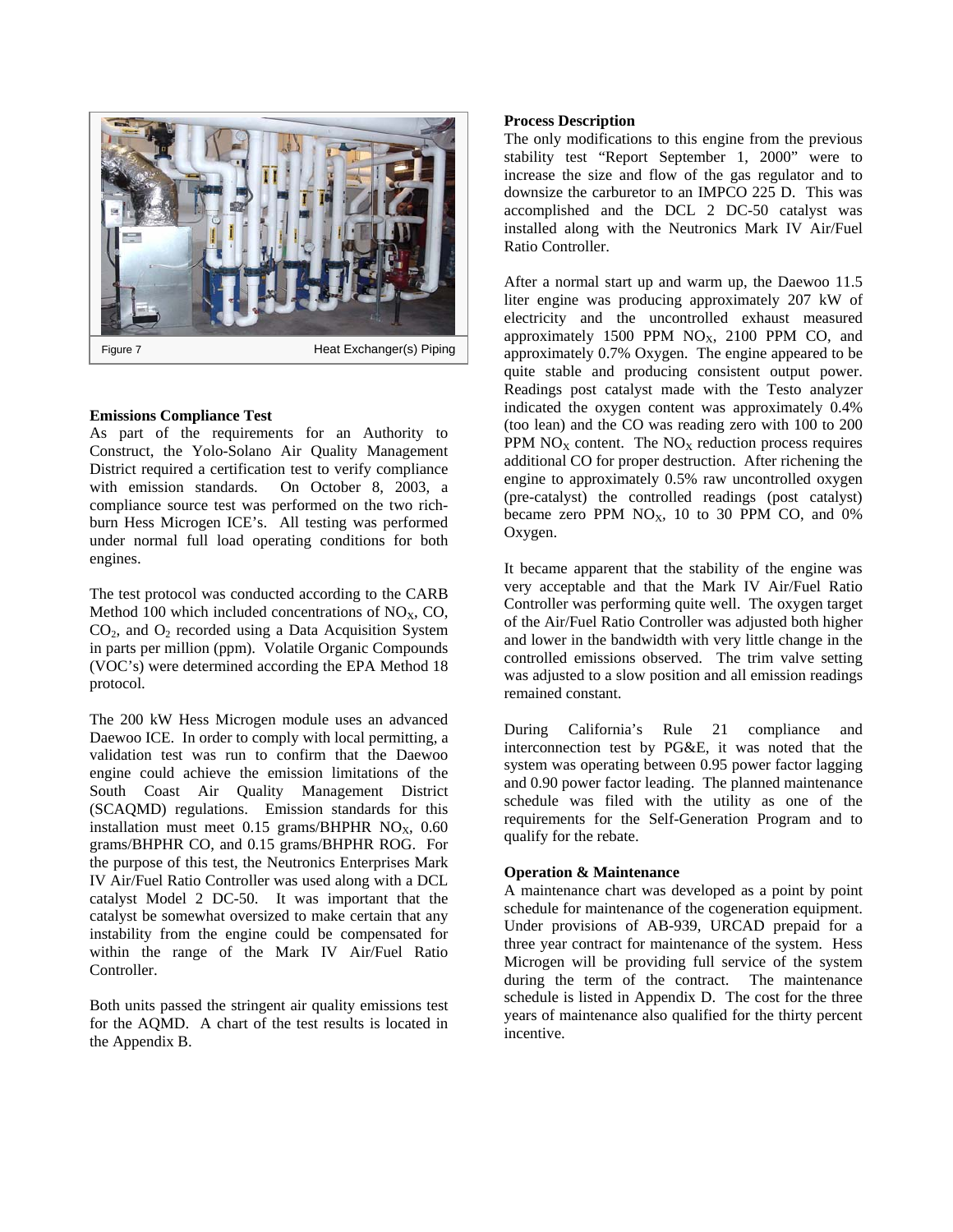## **SUMMARY AND CONCLUSION**

With the reality of taking control of our own individual energy future to stay competitive, relying entirely on the current infrastructure of the utility grid is somewhat problematic. History has clearly demonstrated transporting electricity hundreds, or thousands of miles have several risk components. These are made up of natural disasters, mechanical failures, human error, and yet another component of this century which has just been added to the list—Homeland Security.

With that aside, helping conserve our natural resources through the use of renewables, implementing conservation measures with DSM, and where applicable, using combined heat and power systems, we collectively add to our own security. As a reward for doing so, we receive several benefits, many of which are not entirely based on savings alone.

Concerns for noise and vibration in the library at URCAD have since been quelled with the diligent effort of the outside consultant. Use of pre and postinstallation instrumentation technologies clearly demonstrated a negative impact, fully nullifying these concerns. The library area is quiet enough to hear someone breathing nearby.

Normally URCAD boilers would be used to generate the thermal needs of their community. Now they are using a combined heat and power system generating not only heat but the byproduct of electricity. With an annual savings of almost \$175,000, their \$710,333 investment corroborates the value of onsite generation. Aside from the financial savings, URCAD is a good neighbor by contributing to the energy security of the local area and improved the air quality. Their neighbors receive improved air quality, and the enhanced reliability of the grid, thanks to the team of visionaries at URCAD.

While there are post-installation warranty replacement activities and ongoing improvements to the cogeneration modules, performance of the system is nominal. Hess Microgen maintains a close presence to the installation assuring customer satisfaction.

## **REFERENCES**

Allen, W. (January 14, 2003) Power-Grid Independence Means Better Homeland Security, Global Energy Network Institute

Fama, J. (2004, April). Financial, regulatory fixes needed to entice grid investment. Electric Light & Power pp. 18-20.

Farrell, A. (2004, June). From Central Plants to Backyard Stations: UC Researchers Evaluate Distributed

Electricity Generation Energy Notes, University of California Energy Institute 2 (3), pp. 1 - 3

Friend, T. (June 24, 2002) Power grid vulnerable to attack, report warns, USA Today

Nozik, K. (August 14, 2003) Rocky Mountain Institute, Eastern Power Outage Unfortunate but Entirely Predictable Aug. 14 Event Offers Wake-Up Call for U.S. Energy Policy Makers

Provol, S. (May 29, 2003) Competitive Energy Insight, Inc., The Newly Enacted \$250 Billion Jobs and Growth Tax Relief Package Provides Huge Economic Benefits to DG/CHP/ESCO Projects

### **BIOGRAPHICAL**

As a Certified Energy Manager and president of Golden State Energy in Carson City, Nevada, Thomas Damberger has over 23 years in the energy industry. He holds a Ph.D. is in Applied Management and Decision Sciences from Walden University—Minneapolis, and a Master of Public Administration from California State University— Long Beach.

Dr. Damberger's experience includes managing a \$42 million energy budget for a major HMO including a \$6 million capital remodel budget for DSM projects. He was instrumental in development and installation of distributed generation systems (installing the first 30kW Tecogen system on the West Coast), Demand-Side Management, project management, and overseeing installation of multiple fuel cells in a hospital setting. The United Technology Corporation (UTC Fuel Cell, formerly ONSI) produced the 200 kW phosphoric acid fuel cells used at these hospitals as demonstration of technology. At a hospital in Riverside he saved over \$1,800 a day in a DSM lighting retrofit project.

In a related discipline he spearheaded two of the nation's first plasma-energy systems to destroy medical and hazardous waste. His innovative ability to bring together a team of project sponsors, advisory committee, and steering committee, resulted in raising over \$1.5 million from outside sources. Permits were issued for both sites.

Dr. Damberger has received the prestigious Clean Air Award from the South Coast Air Quality Management District, and Special Recognition for Outstanding Contribution in Promoting an Environmentally Sustainable Energy Future from the Secretary of Energy at the United States Department of Energy. More recently, after completing several CHP systems, he entered into a structured transaction agreement of delivering outsourced commodities for school districts in California.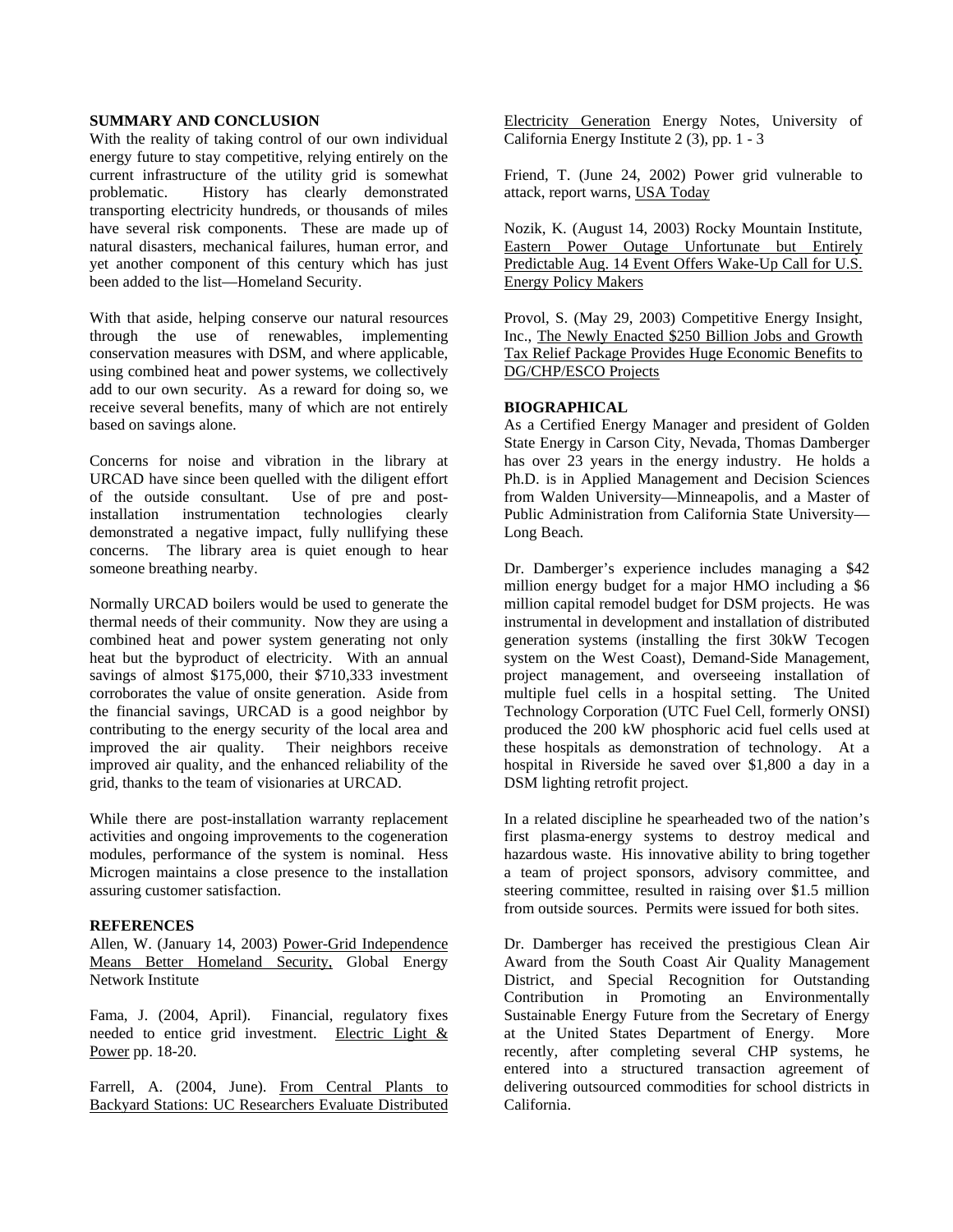# **APPENDIX A**

# **UNIVERSITY RETIREMENT COMMUNITY AT DAVIS MAP OVERVIEW**

N  $QD$  $\overline{Q}$ **Assisted Living** Shasta Drive Skilled<br>Nursing Pinne<br>Deelopme Shasta Point <u>M Beathea</u> North Wing **LEELINGS Special Care** Garden Apartments West Wing ast Wing Cottages Davis Greenway

Covell Blvd.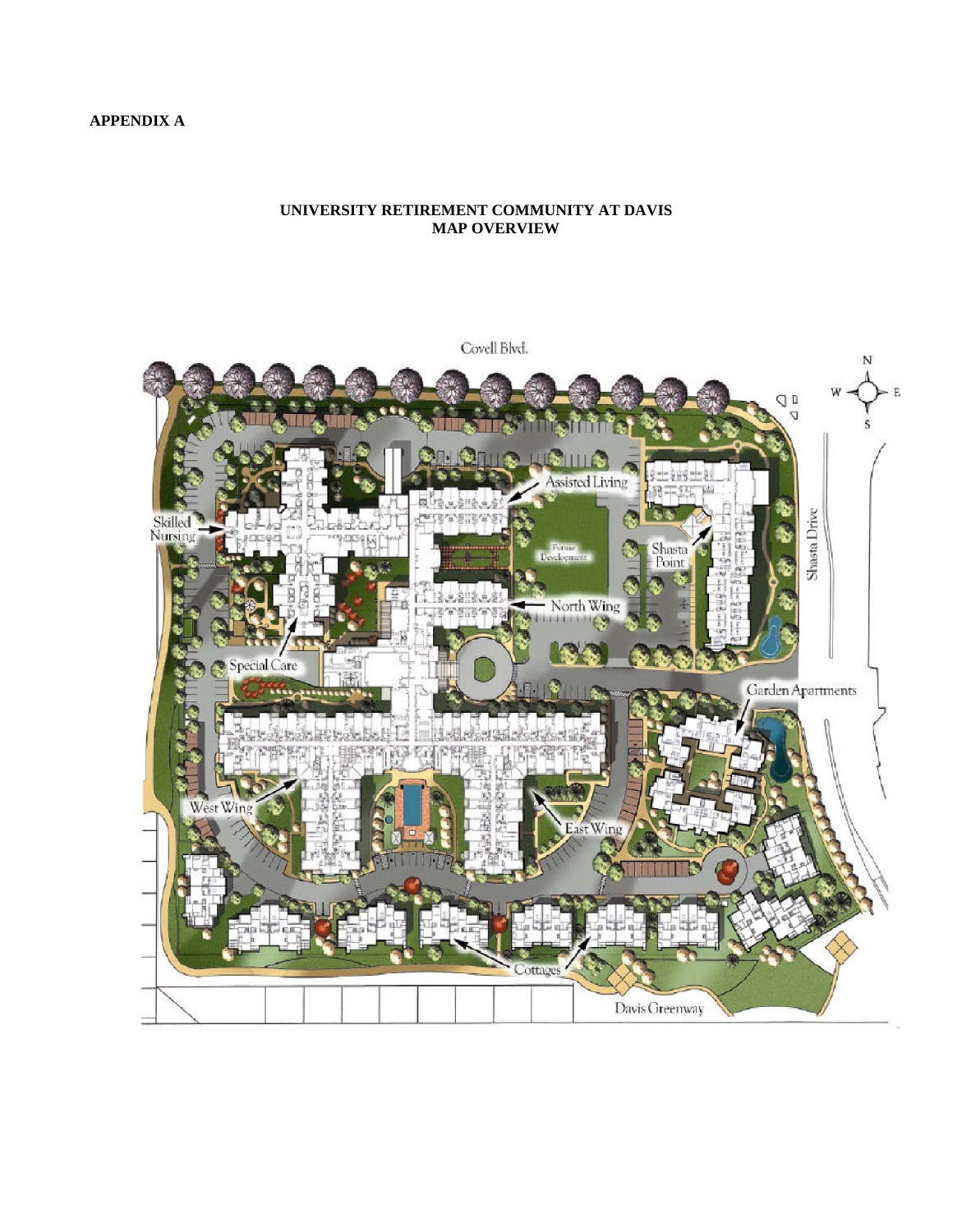# **APPENDIX B**

|                  |                            |               | <b>Cogeneration Unit 1</b> |               |         |                     |
|------------------|----------------------------|---------------|----------------------------|---------------|---------|---------------------|
| <b>Parameter</b> | <b>Units</b>               | <b>Run #1</b> | <b>Run #2</b>              | <b>Run #3</b> | Average | <b>Permit Limit</b> |
| NO <sub>X</sub>  | ppmvd                      | 14.28         | 19.18                      | 86.53         | 40      |                     |
|                  | ppmvd @ 15% O <sub>2</sub> | 4.03          | 5.41                       | 24.43         | 11.29   | 22                  |
| CO               | ppmvd                      | 32.37         | 14.54                      | 0.68          | 15.86   | Ш,                  |
|                  | ppmvd @ 15% O <sub>2</sub> | 9.14          | 4.1                        | 0.19          | 4.48    | 61                  |
| <b>VOC</b>       | ppmv                       | 1.54          | 1.03                       | 0.54          | 1.04    | Ξ.                  |
|                  | ppmv @ 15% O <sub>2</sub>  | 0.43          | 0.29                       | 0.15          | 0.29    | 128                 |
| O <sub>2</sub>   | %                          | 0.00          | 0.00                       | 0.00          | 0.00    | --                  |
| CO <sub>2</sub>  | $\%$                       | 11.85         | 11.86                      | 11.88         | 11.86   | --                  |
|                  |                            |               | <b>Cogeneration Unit 2</b> |               |         |                     |
| NO <sub>X</sub>  | ppmvd                      | 13.44         | 21.44                      | 14.11         | 16.33   | --                  |
|                  | ppmvd @ 15% O <sub>2</sub> | 3.80          | 6.05                       | 3.98          | 4.61    |                     |
| CO               | ppmvd                      | 12.79         | 11.68                      | 15.89         | 13.45   | $-$                 |
|                  | ppmvd @ 15% O <sub>2</sub> | 3.61          | 3.30                       | 4.48          | 3.80    | 61                  |
| <b>VOC</b>       | ppmv                       | >0.5          | >0.5                       | >0.5          | >0.5    | Ξ.                  |
|                  | ppmv @ 15% O <sub>2</sub>  | >0.1          | >0.1                       | >0.1          | >0.1    | 128                 |
| O <sub>2</sub>   | %                          | 0.00          | 0.00                       | 0.00          | 0.00    | --                  |
| CO <sub>2</sub>  | $\%$                       | 11.89         | 11.85                      | 11.83         | 11.85   | --                  |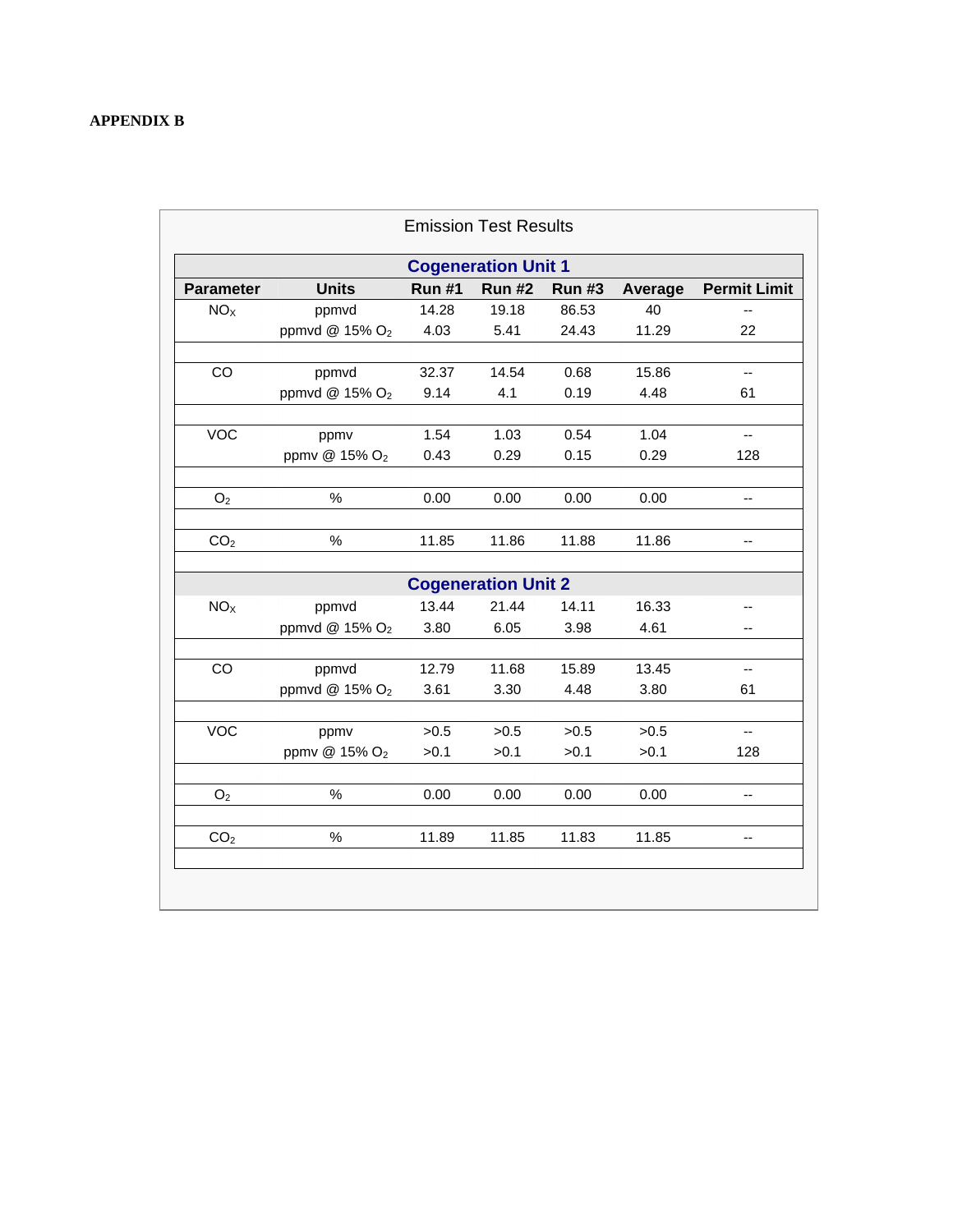# **APPENDIX C**